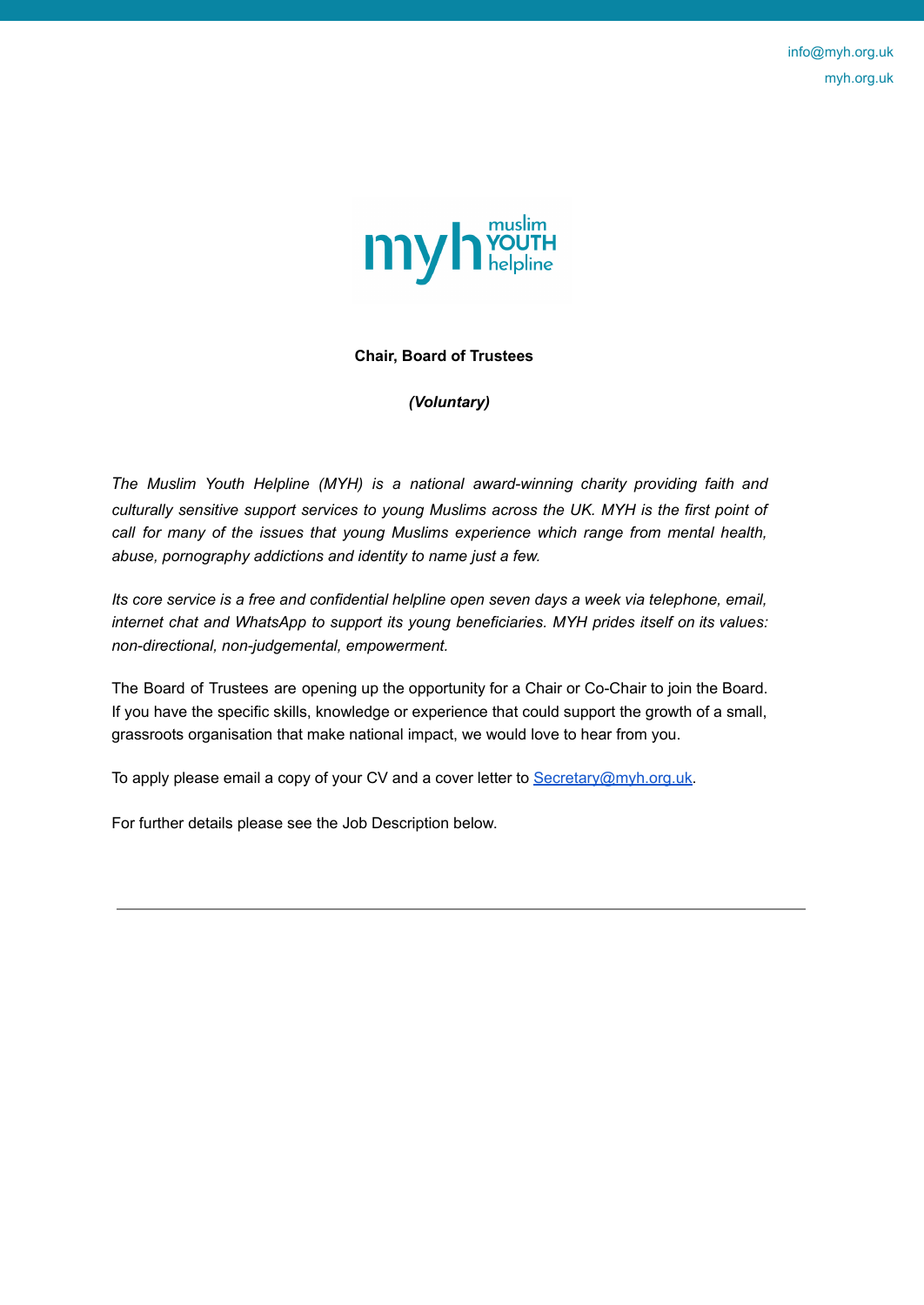### **JOB DESCRIPTION**

| Job Title:    | Chair (/Co-Chair will be considered) |
|---------------|--------------------------------------|
| Remuneration: | Voluntary, expenses reimbursed       |
| Hours:        | Approx 6-8 hours per month           |

## **MAIN RESPONSIBILITIES OF CHAIR/CO-CHAIR**

## **STRATEGIC LEADERSHIP**

- Provide leadership to the chief executive and Board of Trustees, ensuring that the Charity has maximum impact for its beneficiaries
- Ensure that Trustees fulfil their duties and responsibilities for the effective governance of the **Charity**
- Ensure that the Board operates within its charitable objectives
- Ensure the Board provide clear strategic direction for the Charity
- Ensure that the Board regularly review risk and ensure that systems are in place to manage and mitigate these risks
- Giving direction to board policy-making and being ultimately responsible for ensuring that policies are reviewed and renewed ahead of their expiry

### **GOVERNANCE**

- Ensure that the governance arrangements in place are working in the most effective way for the Charity
- Develop the knowledge and capability of the Board of Trustees
- Encourage positive change where appropriate and address and resolve any conflicts of interests
- Appraise the performance of the Trustees
- Work within any agreed policies and framework

# **EXTERNAL RELATIONS**

- Act as an ambassador for the cause, the charity and it's mission
- Maintain good relations and ties with stakeholders and the community
- Act as a spokesperson for the organisation when appropriate
- Represent the charity at external functions, meetings and events

### **EFFECTIVENESS**

- Chair board meetings effectively and efficiently, bringing impartiality and objectivity to the decision making process
- Ensure that Trustees are engaged and that decisions are taken in the best, long-term interests of the Charity
- Ensuring that Trustees understand what the decision (if taken) will mean for the charity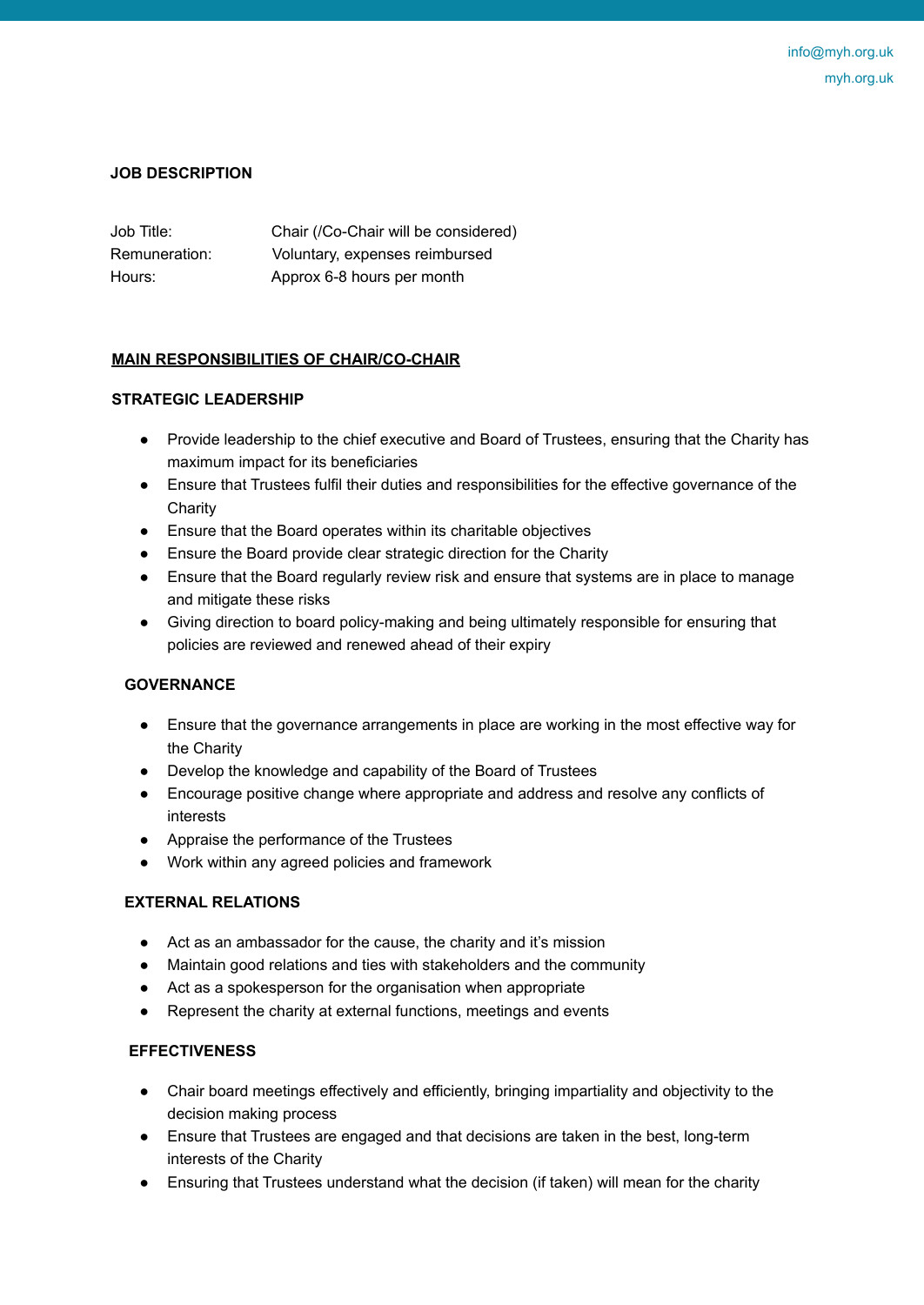- Foster, maintain and ensure that constructive relationships exist within the board
- Work closely with the Operational Director to give direction to Board policy-making
- Ensure that meetings are well planned, meaningful and reflect the responsibilities of trustees.
- Monitor decisions taken at meetings and ensure they are implemented
- Supporting the planning and preparation of the annual cycle of board meetings and other general meetings where required
- Supporting the planning and preparation of agendas for board and other general meeting
- Developing the Board of Trustees including induction, training, appraisal and succession planning

### **RELATIONSHIP WITH THE OPERATIONAL DIRECTOR**

- Establish and build a strong, effective and a constructive working relationship with the Operational Director
- Enabling and supporting the achievement of strategic objectives
- Foster an open and supportive relationship where they can speak openly about concerns, worries and challenges
- Liaise with the Operational Director to maintain an overview of the Charity's affairs, providing support as necessary
- Conduct an annual appraisal and remuneration review for the Operational Director in consultation with other Trustees
- Ensure that the Operational Director has the opportunity for professional development

## **PERSON SPECIFICATION**

| <b>Essential</b> | Commitment to the organisation and upholding its values                                                                  |
|------------------|--------------------------------------------------------------------------------------------------------------------------|
|                  | Committed to safeguarding the organisation and its assets                                                                |
|                  | An understanding of mental health issues, access issues, Muslim<br>community issues and/or youth issues                  |
|                  | Experience of volunteering, and an understanding of the unique challenges<br>of small grass-root organisations           |
|                  | Knowledge and experience of current practice relevant to voluntary and<br>community organisations                        |
|                  | Knowledge and experience in motivational leadership and effective line<br>management                                     |
|                  | Knowledge and experience in working with, or developing, business<br>strategy and policies                               |
|                  | Sound understanding and acceptance of the legal duties, responsibilities<br>and liabilities of Trusteeship               |
|                  | An ability to manage multiple competing deadlines and to dedicate the time<br>necessary to meet the organisation's needs |
|                  | Good, independent judgement                                                                                              |
|                  | An ability to negotiate and facilitate discussion, ensuring all voices are<br>heard                                      |